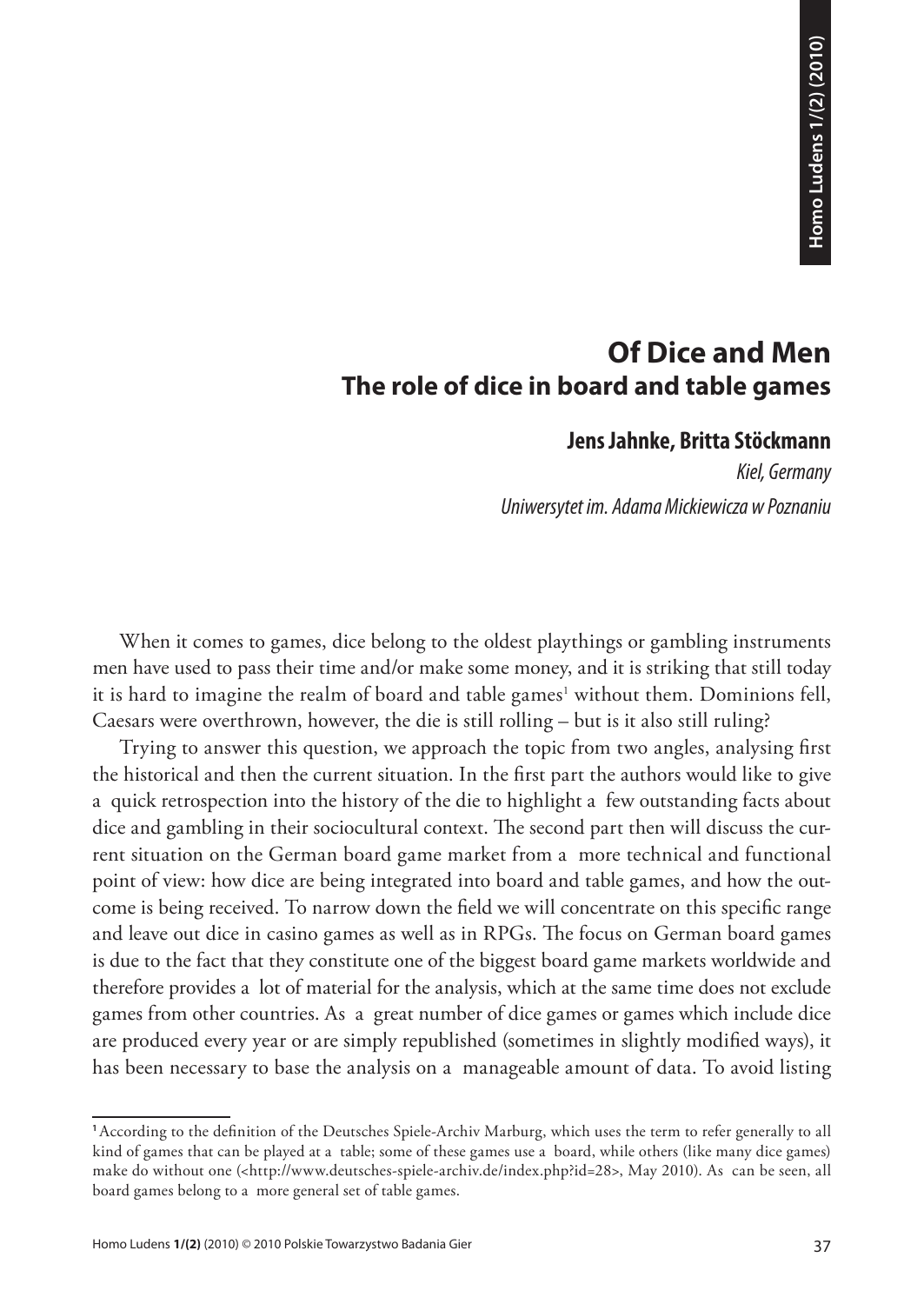unnumbered varieties of *Ludo* and to make sure the games mentioned have reached a wider audience, it has been decided to have a closer look only at the winners, nominees and recommendations of the German 'Spiel des Jahres' and the 'Deutscher Spielepreis', which will function here as data basis. While the 'Game of the Year' is appointed by a jury, the Spielepreis can be voted for by everybody, therewith including the players themselves.

When asked about what games with dice $^2$  come to mind, many people might think mostly of classic games like *Ludo*, *Backgammon*, *Monopoly*, *Yathzee* or *Risk*<sup>3</sup> . In Poland, the classic *Super-Farmer* with its 20-sided dice might also spring to mind. The question is, what characterises the die and in which functions, to which extent, and under which circumstances it is used in the modern games of our time. The main feature certainly is the fact that the die as an instrument of chance forms a counterweight to pure strategy and so enables even people of different intellectual capability to play on an equal footing, or at least to level out this difference to a certain degree. When rolling a die, the odds are the same for everybody (excluding only the trickster who knows how to manipulate dice<sup>4</sup>), which on the one hand can make a game more exciting than a battle of unequally skilled minds. But on the other hand, just leaving the whole outcome of the game entirely to fate might become boring, too, as the players have no way of influencing their odds. Therefore it comes as no surprise that most modern dice games use a combination of dice rolling and tactics to allow the players to act and make decisions, while at the same time offering them the thrill of challenging fate. Under such assumptions dice seem to have found their way into the arena of board games. What such combinations can look like and what peculiarities can come along with it, shall be analysed further.

## **A quick roll through the ages**

Dice have been there for millennia. Most researchers estimate that they have been in use for about at least 5000 years<sup>5</sup>, and though their shapes and materials have varied over time, the passion for playing seems to have been the same all over the world. The German Games Archive in Marburg classifies all objects as dice and random generators if they are used to derive coincidental results. In that sense the term 'die' does not refer to a certain geometrical form, but to an object that is thrown or rolled by hand or with the help of a dice cup onto

**<sup>2</sup>** As 'games with dice' we count all kinds of games that in some form make use of a die, while 'dice games' are conceived of here as a more specific form in which the die can be seen as the main element.

**<sup>3</sup>***Risk* can be considered as standing for a whole area of war simulation games, which are not as popular with German editors as with publishers in other countries.

**<sup>4</sup>**Leonardo da Vinci was only one of those who performed this art, creating maybe the most remarkable version of a crooked die by supplying the Spanish-Italian *condottiero*, lord and cardinal Cesare Borgia with a die which could be adjusted to any face required (cf. Bauer, 1999b, p. 104).

**<sup>5</sup>**Bauer (1999b, p. 1), who also refers to an assumption going back about 10.000 years, points out that this has to be considered only a rough estimate which probably will be revised by future archaeological findings.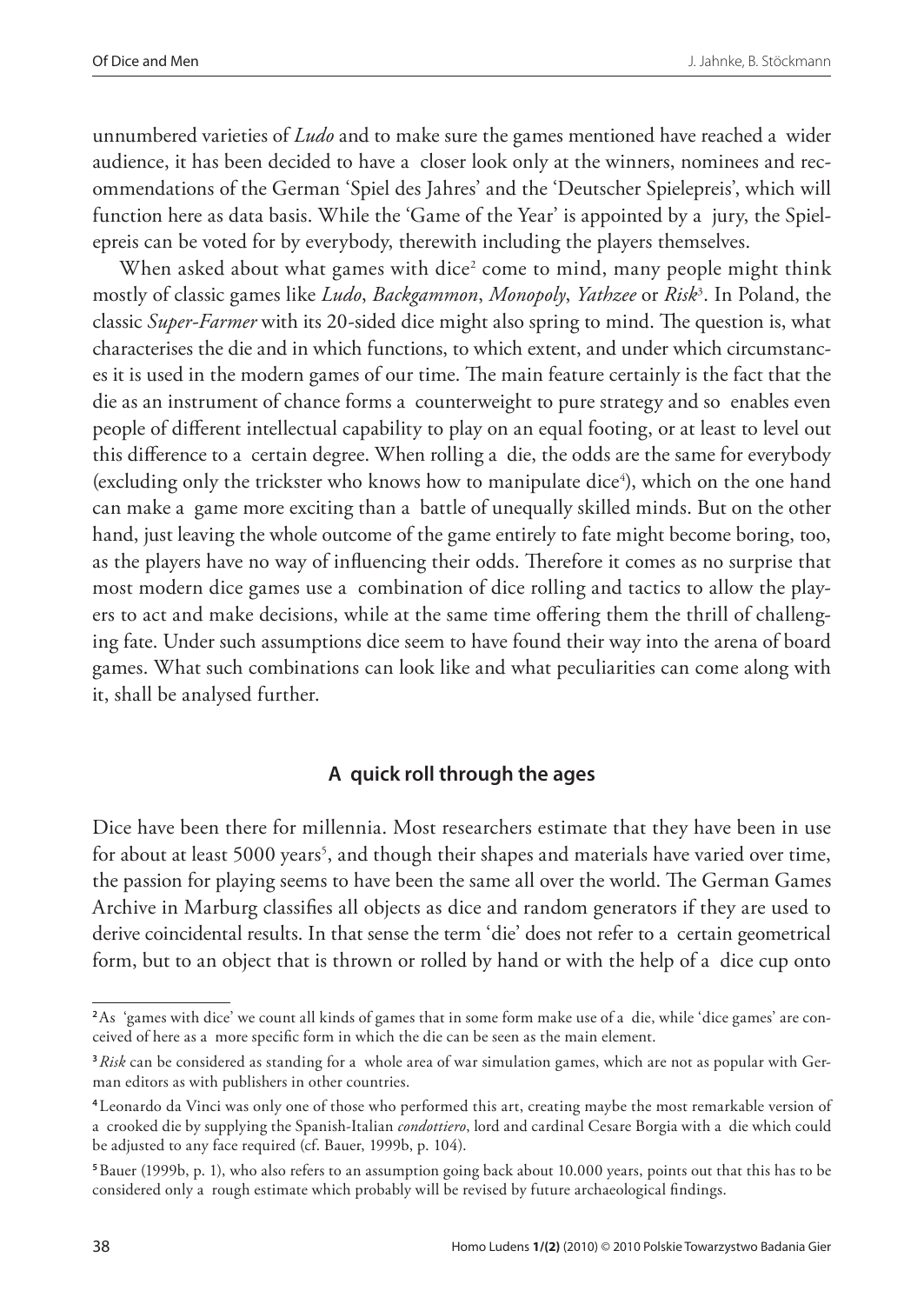a flat surface, though other random generators, like for example spinners or gambling tops, can also be used to chance upon a result<sup>6</sup>. In this wider sense even a coin could be seen as a die, more precisely as a two-sided die.

Other things that have been used for games of chance are for instance knucklebones and beaver teeth, astragali7 , shells, sticks and wood or clay as well as all kinds of other primitive devices. One of the earliest, if not the earliest and original function of dice as an element of chance was probably to deploy them for the invocation of higher forces; as the outcome of a die roll is completely arbitrary, it could be interpreted as a decision made by the gods. In the beliefs of the Germanic tribes the Æsir (the 12 main gods) threw dice, and in the Old Testament the judgement of God could be passed by drawing lots<sup>8</sup>. Another famous example of the connection between dice and fate is Caesar's decision about crossing the Rubicon: As the story goes, while Caesar was still undecided whether to go or not, a shepherd took up a trumpet and marched ahead over the bridge. Caesar saw this as a sign, and pronouncing the proverbial "Alea iacta est", he resigned himself to fate and followed<sup>9</sup>. It can be said that at the early stage dice were an instrument of fortune telling, and, as the proverb shows, dice came to be seen as an embodiment of the unpredictability of chance. But tempting fate has also always been a passion of mankind, so throwing dice for testing one's luck, making decisions or simply betting money has been a permanent attraction throughout the history of the die. In the Middle Ages dicing schools and guilds appeared, since gambling with dice had become a favourite pastime and constituted a dominant element in the medieval gambling houses. In the seventeenth century, however, the hegemony of the die in games of chance and prediction had been broken by playing cards<sup>10</sup>, but nevertheless throughout the centuries the authorities felt obliged to impose restrictions and prohibitions. In some countries taxes had to be paid for producing or buying dice. But generally, no matter how strict the laws against gambling were, they never really succeeded in quelling the passion for games of chance.

Then again, as it happened in Frankenburg (Austria) in 1625, dice could also be used by the authorities as a cruel form of punishment: 36 ringleaders of an uprising were condemned to death, but half of them were meant to be pardoned. In pairs the men had to roll dice to see who would live and who would be hanged. This way of administering the law,

**<sup>6</sup>**Compare: The German Games Archive's website: <http://www.deutsches-spiele-archiv.de/index.php?id=26>, access date: October 3rd 2009.

**<sup>7</sup>**Anklebones of even-toed ungulates, e.g. sheep or goats, whose fall was regarded by some as more even and smoother. Cf. Barbara Holländer, "Das Spiel mit dem Würfel", in Bauer, 1999, p. 28.

**<sup>8</sup>**Kastner (2007, p. 21) reminds of Saul trying to settle an argument that way.

**<sup>9</sup>**"Eatur quo deorum ostenta et inimicorum iniquitas vocat. Iacta alea est" – *Sueton: Divus Iulius, 32f*. The episode with the shepherd, though, is only one version of the story. In other texts Caesar's decision is described slightly differently, but he always makes the remark, which means that he will go where fate will have him.

**<sup>10</sup>** Pictorial testimonies of this era, for instance, display only peasants, artisans and soldiers playing with dice. An exception, though, were table and paper games (so-called running games), children's games and numerous Games of the Goose and Games of the Owl (Bauer, 1999, p. 6).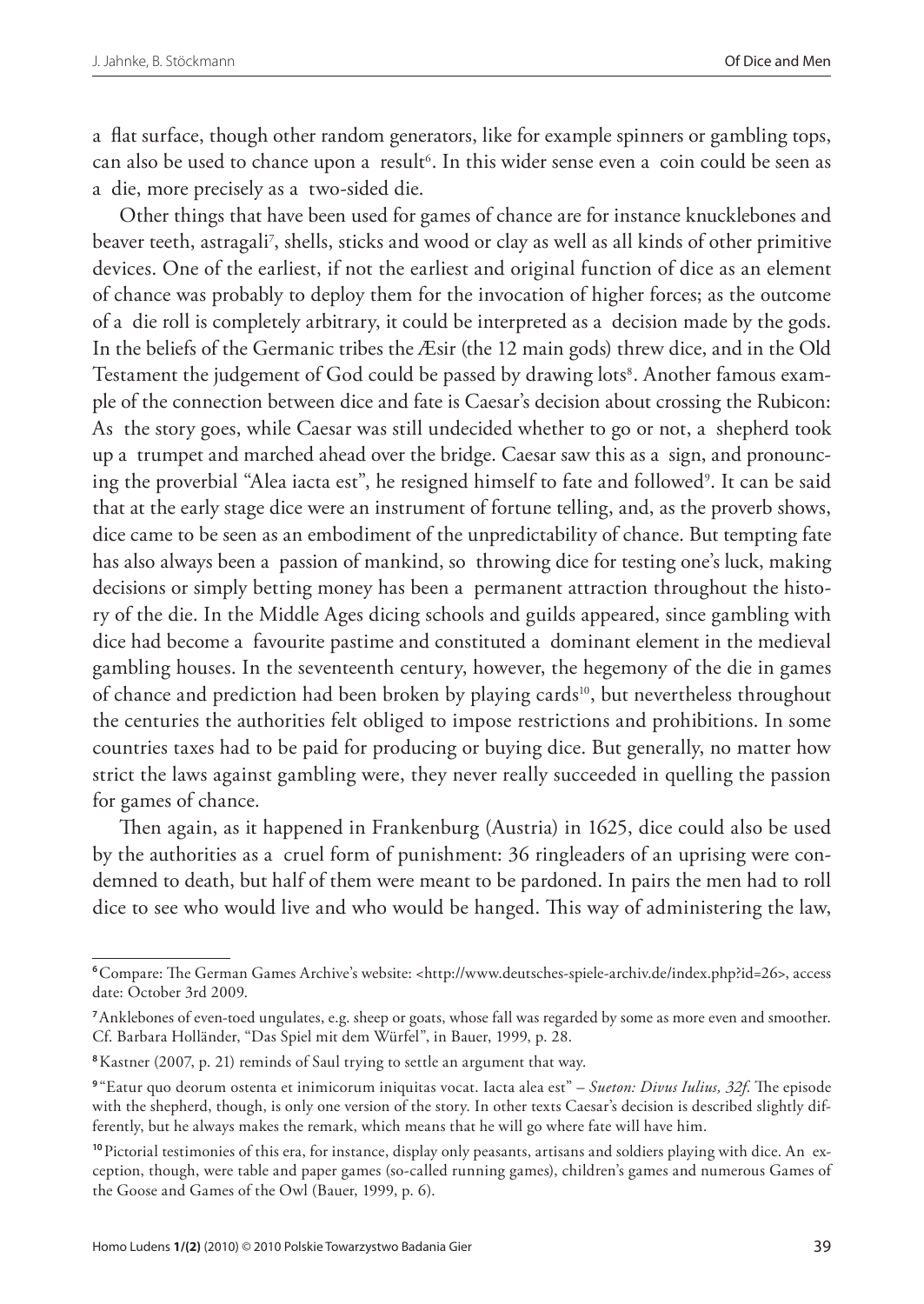however, proved to be unsuccessful as in the following year another, this time well planned rebellion sprang up in Upper Austria<sup>11</sup>.

Dice have made their appearance not only in fortune telling and jurisdiction, though, but can also be found in philosophy, religion and literature. Early written records of dice games in literature (already at that stage in connection with fraud) can be located in India in the ancient Sanskrit epic *Mahabharata*, in which somebody uses a false set of dice. Also the *Ramayana* epos depicts a game in which the protagonist Rama wins a game against the ape king Hanuman by throwing dice with which he beats Hanuman's globes in a game of skills. Sophocles and Herodotes mention dice in their texts, and Plato even considers the hexahedron, the six-sided die, a symbol for the earth or, like his contemporaries, even for the universe (Kastner, 2007, p. 21), though he condemns the human habit of gambling. In the same way, in the Book of Revelation (21, 15-18), the heavenly Jerusalem is symbolized by a cube, and one should not forget to mention the cubical Kaaba<sup>12</sup> in Mecca, which is the central part of the Muslim pilgrimage. From the Middle Ages on, a large amount of literature on gambling and dice evolves, differing in topic and evaluation. On the one hand there are reference books<sup>13</sup> which attempt to describe in a more or less objective way games and their rules, their mathematics and probabilities, on the other hand there are different genres of literature which comment on compulsive gambling, bad or sinful behaviour triggered by gambling, prohibitions, the damnation of gambling etc. Scriptures damning (amongst other pastimes) the handling of dice increase especially in the early days of Protestantism, and it is striking that on the paintings of the Middle Ages the soldiers beneath the crucified Jesus do not draw lots anymore but throw dice (Bauer, 1999, p. 93).

As can be seen, the cubic form, which has become the prototypical shape we now associate with the term 'die', as well as its function, are considered to be connected to magical or religious beliefs, while dice as gambling instruments have been regarded suspiciously and sometimes even thought to be an invention of the devil, as the preacher Bareletta claimed in the  $13<sup>th</sup>$  century. About the same time, Louis IX of France tried to forbid the production of dice, which did not stop the people's passion for gambling any more than the burning of about 40.000 dice (next to cards and chess boards) in Nuremberg in 1452 after a sermon by the Franciscan priest Giovanni da Capistrano. In spite of such attempts, the temptation of challenging chance could never be eradicated, even though punishments at times were severe. There were objections to dice far into the  $19<sup>th</sup>$  century, like for example in the United States where the Puritan view of dice being an instrument of the devil was so strong that it still continued to exert an influence two centuries on, as can be inferred from the fact that during the Civil War, soldiers only gambled in secrecy. When moving into battle, they left

**<sup>11</sup>**See also the novel by Itzinger (1933).

**<sup>12</sup>***Ka'b* is the Arabic word for 'die'.

**<sup>13</sup>**An outstanding achievement of them is the book on games by Alfons X (1283), which has been newly published as *Das Buch der Spiele* in 2009 by the Lit Verlag.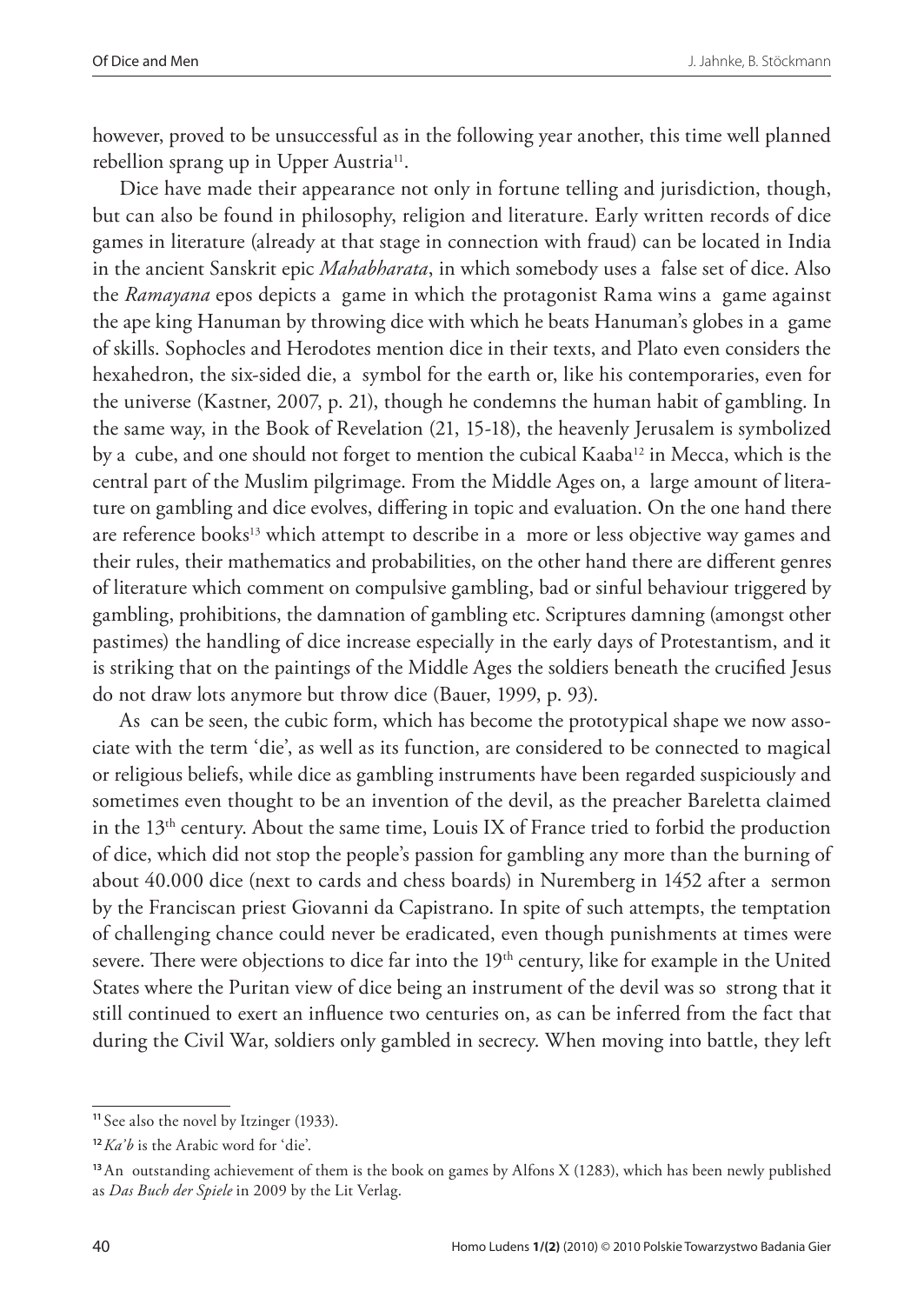behind their dice, so that if they should fall, they would not be dishonoured when their personal belongings were sent to the mourning family (Kastner, 2007, p. 24).

Still, people always fell for the game and sometimes became so addicted to rolling dice that they would not hesitate to gamble away not only their money and worldly possessions, but also their wives, children and ultimately even themselves into bondage. This, together with fraud, quarrels and blasphemy, were the main reasons for authorities to consider a ban on gambling. How far the fascination of the die reaches is demonstrated by references and allusions to dice in the arts<sup>14</sup> throughout time. To name just a few examples: A Nordic Saga recounts the fateful dice game between the kings of Norway and Sweden about the province Hisling; Shakespeare refers to dice for example in *Richard III* (V, 4): "I have set my life upon a cast / And I will stand the hazard of a die" (as cited in Kastner, 2007, p. 26); in the realm of music one finds a composition Johann Philipp Kirnberger called the *Würfelmenuett* (dice minuet), and Mozart wrote an instruction on how to compose waltzes with the help of two dice and without the need of understanding anything about music or composing.

#### **New game – new luck**

The merging of dice and board games, which is most interesting for this analysis of dice in modern parlour games, has been evident in India, Persia and Egypt since as far back as about 4500 years ago. The oldest board games with dice are the two supposed predecessors of *Backgammon*, the Egyptian *Senet* and the *Royal Game of Ur*15, which are estimated to have been invented in about 2600 BC, with the latter most likely using six tetrahedrons as dice. Probably in a similar way gaming sticks, which have been found in India as well as Egypt, were employed. For the ancestor of *Ludo*, the Indian *Pachisi*, cowry shells functioned as dice, while the six-sided die is speculated to have been invented by the Arabs and Etruscans. As mentioned before, dice could come in many shapes, be made of a number of different materials and could show various numbers of sides. Even today, though the six-sided die is most common, there are amongst others 10-, 20- or 10016-sided dice, and also the 4-sided die, which resembles the tetrahedron of Ur, is still around. The most widely spread types of dice are probably the five Platonic solids<sup>17</sup> and the pentagonal trapezohedron (10sided). Though one encounters multi-sided dice in some games, their number is seriously

**<sup>14</sup>**Bauer (1999b, p. 8) also lists some relevant pictorial and plastic documents.

**<sup>15</sup>**Named after the ancient Sumerian city in Mesopotamia, which is today an important archaeological excavation site. Here two boards of the game were found by Sir Leonard Woolley in the 1920s. Speculative rules have been reconstructed.

**<sup>16</sup>**The 'Zocchihedron', named after its creator Lou Zocchi.

**<sup>17</sup>** I.e. the regular convex polyhedrons named after Plato: tetrahedron (4-sided), hexahedron or cube (6-sided), octahedron (8-sided), dodecahedron (12-sided) and icosahedron (20-sided).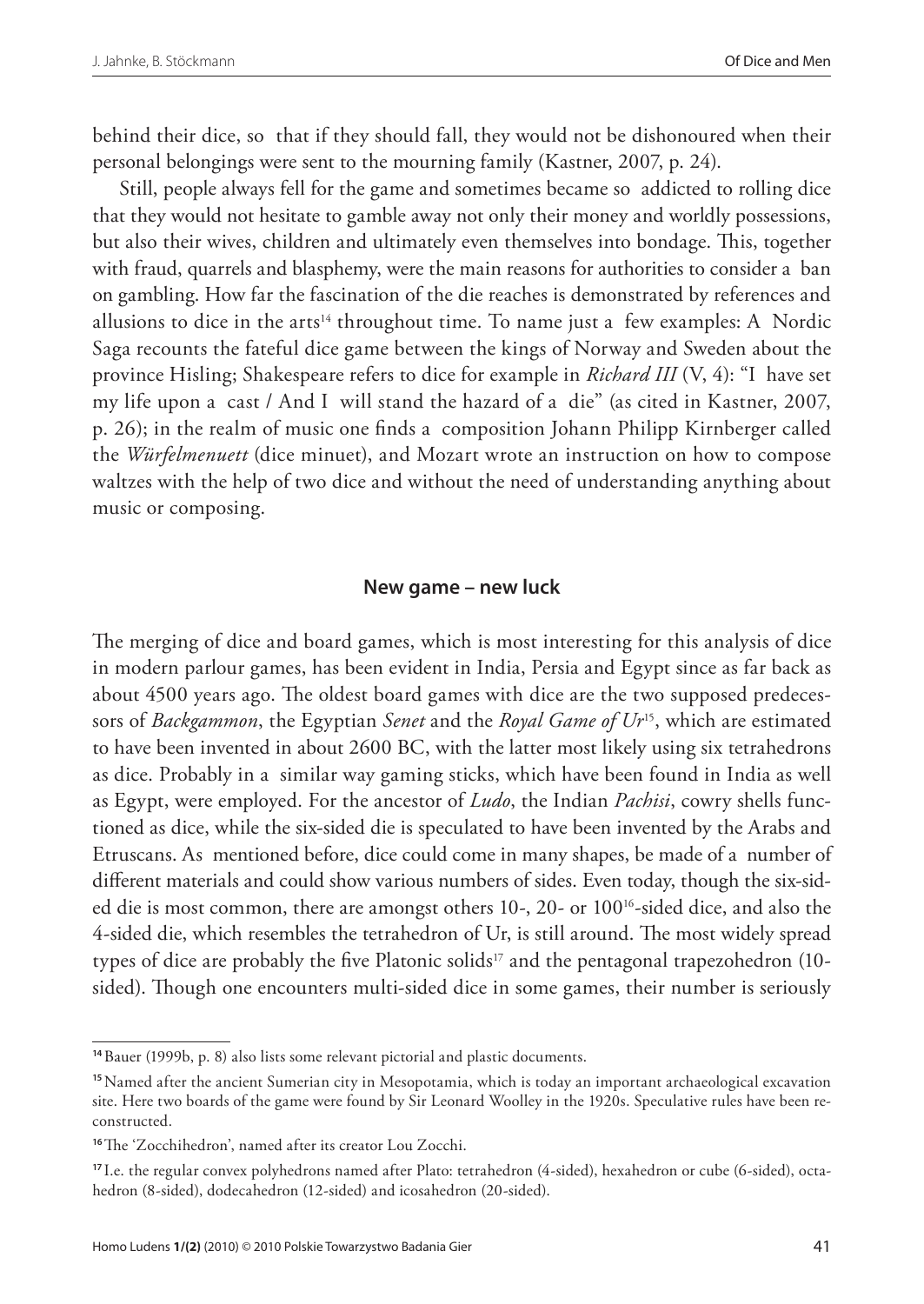outweighed by what we have come to consider the normal die which most often depicts one to six pips (or spots $18$ ).

The number of games which can be played with dice alone (or including them next to other gaming materials) is innumerable. The list of dice games or games with dice which have been published during the last 30 years on the German board game market is immense. The German Games Archive lists over 3.000<sup>19</sup> titles. It classifies those games in four categories as 1) pure dice games<sup>20</sup>, 2) start-goal-games, 3) search- and catch-games and 4) tactical dice games<sup>21</sup>. However, one has to note that some of these are the same games published over and over again in different years, different countries or different languages, and that the list also contains a certain number of advertising-games.



From these findings a few conclusions can be drawn. If games are published over and over again in different years, this might indicate that people like to adhere to time-tested

**<sup>18</sup>**A term favoured by John Scarne (1980).

**<sup>19</sup>**Of them nearly 1.300 games are without specification of their year of production, and therefore are not considered any further in this analysis. The list includes also about 1.600 dice games dating from 1980 to 2009. The rest of the games are those with a date but published before 1980.

**<sup>20</sup>**In pure dice games, where dice are the main and essentially the only element, three dominant game types can be outlined as games of chance, guessing games, and games of skill.

**<sup>21</sup>**Another classification is given by Kastner, 2007 (who among other things reviews games for the Austrian Game Museum), who speaks of 13 families of dice games. This goes to show that on the one hand trying to classify dice games is still a very recent attempt, entering a new territory. On the other hand it demonstrates the complexity and number of dice games and that it is often not easy to specify the genre of a single dice game accordingly or to designate an appropriate genre for a certain group of dice games at all.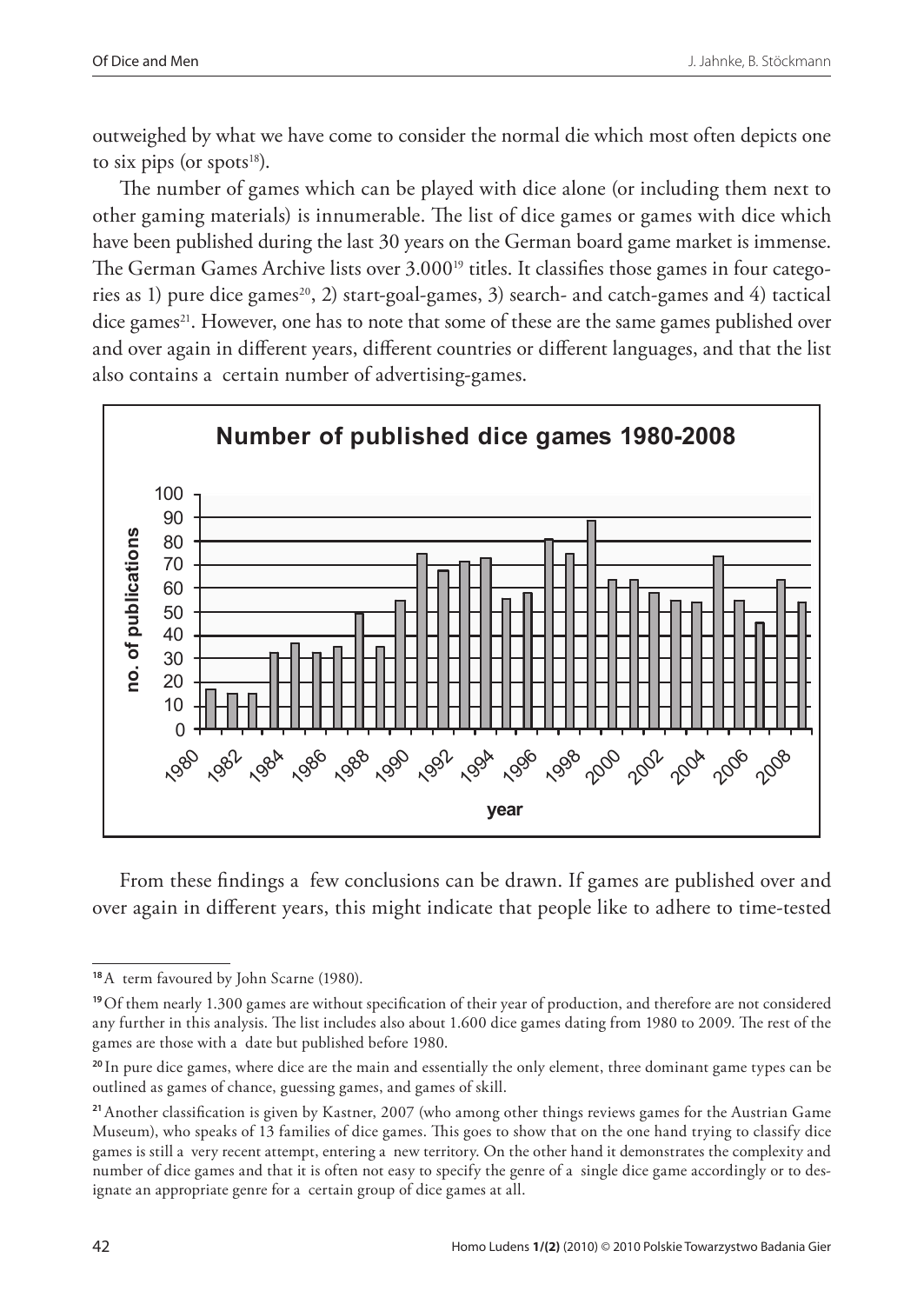games (which holds true for publishers as well as for players), though one has to point out that the novelty factor dominates and more new games are published than old ones reprinted. As far as the ad-games are concerned, one has to consider two assumptions. Firstly, that they use popular mechanisms which the clients (or game authors themselves, too) have grown up with, because it is still a fact that many games for children make use of dice. Secondly, dice are a familiar game mechanism and are easily accessible for everybody, which might be an important factor in games used for advertising, as clients generally are not likely to be gamers.

Where dice are combined with board games, one of the oldest mechanisms is to utilise dice to move game pawns along a given track (sometimes combined with certain events), a mechanism which seems to have survived until the 1980s but then suffered a rapid decline in popularity, persisting nowadays almost exclusively in classics or games derived from such classics, as for example *Monopoly* or *Ludo* or children's games. During the last three decades the German board game scene has begun to become increasingly sophisticated and the game mechanisms more differentiated, rejecting the traditional types of dice game, which at times, though, are taken on again [e.g. *Liar's Dice*<sup>22</sup> as a guessing game or *Tumblin' Dice* (2004) as a game of skill<sup>23</sup>]. Also the element of hazard<sup>24</sup> seems to have been outbalanced today, changing the main function of dice: of being an incorruptible random generator operating in a certain spectrum of ways.

Currently, two mainstreams appear to be especially attractive, making use of the die as 1) a means for acquisition and 2) a means for combat. When dice are deployed for acquisition, typically the result of the die roll is used to gain something which is necessary for the game – like points, chips, cards, building materials, the possibility of certain actions and so on. This group might be divided again into two subgroups, where on the one hand 1.a) dice are used for direct acquisition of victory points and on the other hand 1.b) for indirect acquisition of victory points over a special distributional mechanism. In 1.a) the principle idea consists of the players being in direct competition for victory points, or elements like chips or cards being more or less equivalent to them, with the quite simple challenge of who acquires the most or the best out of a pool of limited items. The mechanisms of such games usually demand very little tactics and often consist of traditional elements like throwing doublets, streets or special combinations, and optically they tend to appear in the garments of classical topics like the ancient Rome (e.g. *Alea Iacta Est*, 2009) or Egypt, something fundamental like the Good vs. the Bad or angel vs. devil (e.g. *Engel & Bengel* [though not in the English version *Sharpshooters*], 1994), or the Wild West (a classical topic in relation to Poker; cf. *Los Banditos*, 2008, or *Dice Town*, 2009).

**<sup>22</sup>**First published in 1986, but popular still today.

**<sup>23</sup>** In this context one could mention *Dice Stacking*, too, though it is rather a performance art than a board or parlour game.

**<sup>24</sup>**The die, of course, is still used in one of its oldest function in casino games, but, as mentioned in the introduction, this article will not concentrate on such pure games of chance.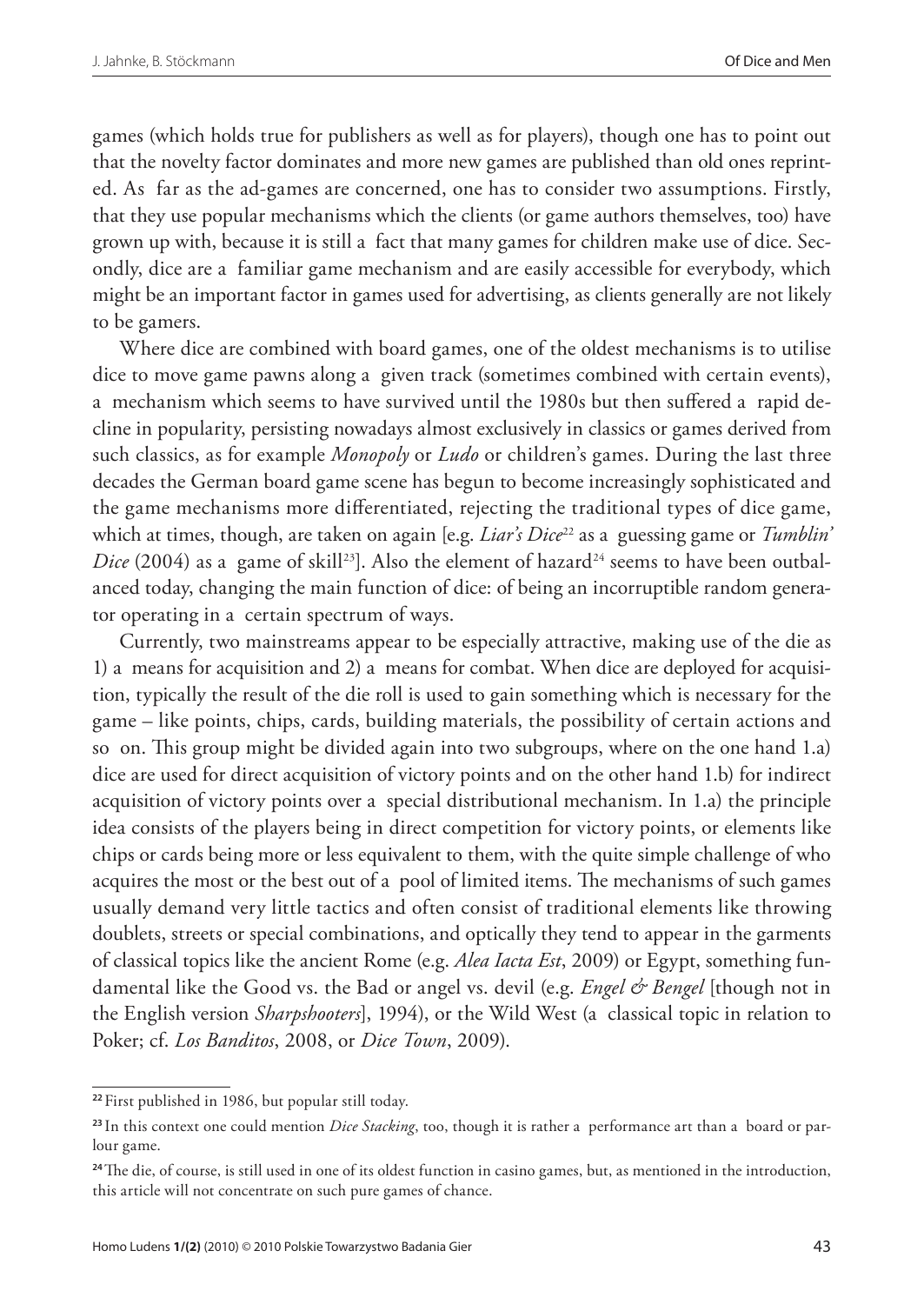The second subgroup 1.b) is distinct from the previous in that it employs dice as a device to distribute elements of the game, on which the real focus lies, thus letting the dice play rather a supporting (however not unimportant) role. Though more prevalent in modern gaming, it is not exclusive to recent times and so cannot be said to be a defining feature of recent genres. The underlying question here is, how the players benefit from a certain reservoir of building material, cards, actions etc. The roll principally does not lead directly to victory (points), but primarily to the handling of the acquired resources. This results in a relatively complex interplay of a randomly generated distribution of game elements and tactical considerations: what to expect before rolling or how to utilise the roll and, as the case may be, in which way to allow the other players to profit from it, too (e.g. *The Settlers of Catan*25, 1995, *Yspahan*, 2006, *Kingsburg*, 2007, *Stone Age*, 2008).

The second mainstream mechanism is applied in many games which have combat as the central element. Often several dice are thrown to determine or modify combat strength or the circumstances of the combat. An important precursor and prototype of such games can be seen in *Risk* (1959), whose mechanism is to be found (more or less altered) in many Role Playing Games and war games. This mechanism still seems to be very popular among gamers, as a brief glance into the Top100 of BoardGameGeek<sup>26</sup> shows. About a fifth of the listed games use dice for military or sportive combat; however, only about five out of one hundred deploy them for more or less economic purposes like in 1.b). This might hint at an essential difference between German and international<sup>27</sup> players. While outside Germany (or on an international level) 2) seems to be favoured over 1), in Germany 1.b) appears to be more highly esteemed (compare below on award-winning games with dice). It is also to be observed in this context that 1.a) and 2) allow the repeated usage of traditional mechanisms and elements (sometimes slightly altered or just combined differently) varying only in topic or in being issued as a new edition, sometimes with another scenario<sup>28</sup>. Games of the subgroup 1.b), on the contrary, display new or at least innovatively modified mechanisms, having seemingly a good chance of being awarded or favoured in ranking lists. While the quantity belonging to the games in which the die is used for indirect acquisition (1.b) is relatively small, the body of games which use dice for direct acquisition (1.a) or combat (2) encompasses a rather bigger number of games.

Another phenomenon which can be observed, especially in recent times, is the use of six-sided dice that depict one or more special faces, like in *Nicht Lustig* (2007), in which the face usually reserved for the six depicts a cartoon element. In other games, like *Blood Bowl* (1986, 1988, 1994 et al.), *Okko, Era of the Asagiri* (2008) or *The Settlers of Catan – Dice Game* (2007), some or all of the dice show special elements on each side, which are

**<sup>25</sup>**As the milestone and most prominent representative of this subgroup.

**<sup>26</sup>**<http://www.boardgamegeek.com/browse/boardgame>, access date: October 3rd 2009.

**<sup>27</sup>**If one might assume that something like an international community of players exists – as for instance platforms like BoardGameGeek suggest.

**<sup>28</sup>** Which does not signify necessarily that such games are therefore less successful or entertaining.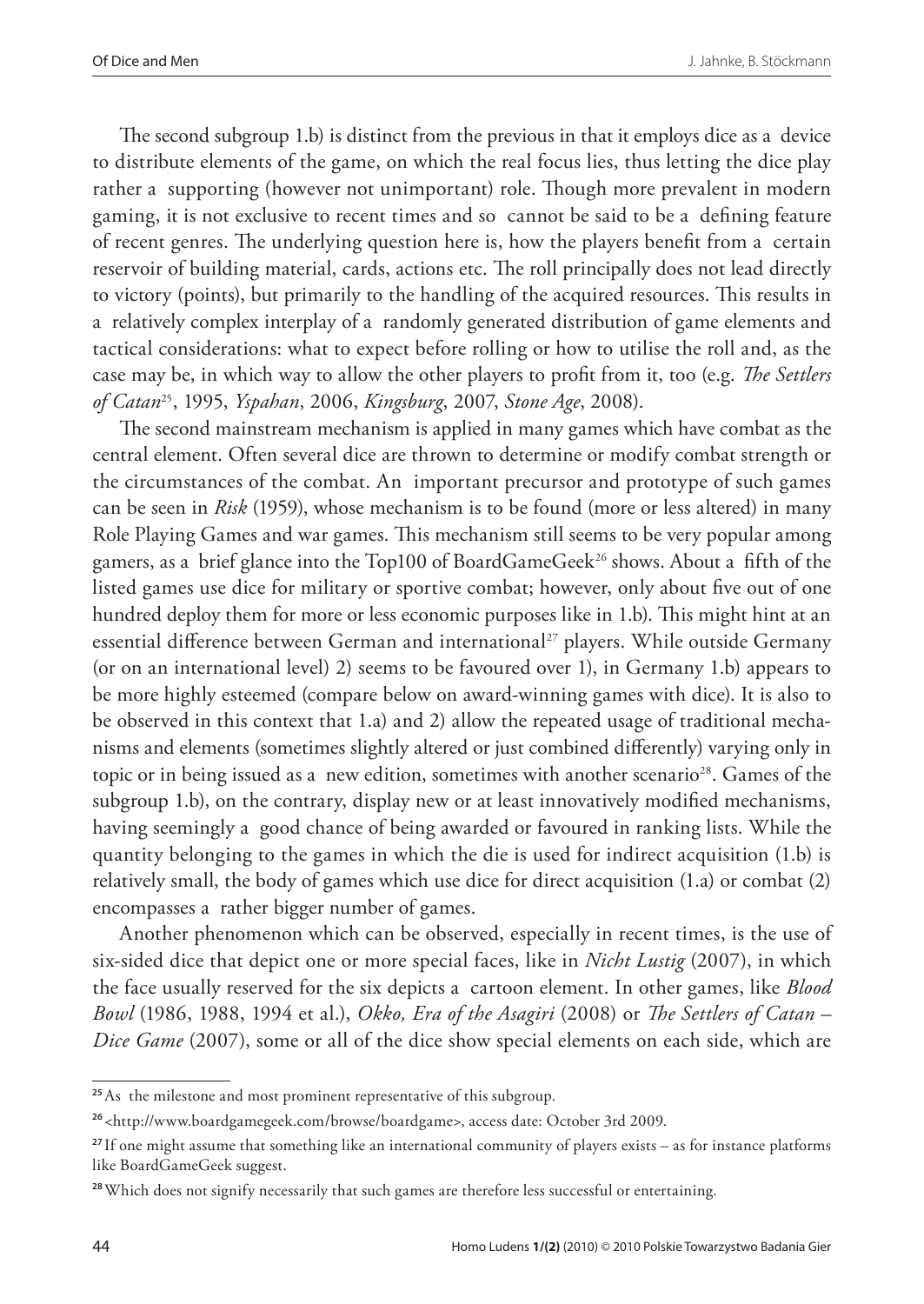specially linked to the game theme. *The Settlers* dice game also represents another, currently very popular, trend; namely the publishing of dice versions as spinoffs of successful board games – as, for example, *Alhambra – the Dice Game* (2006), *Ra: The Dice Game* (2009), *Roll Through the Ages* (2009), *Kazaam Dice* (2009), but also of established classics like *Monopoly* (*Monopoly Express* 1991; updated version 2005) and *Risk* (*Risk Express* 2006).

A less fortunate attempt was to establish collectible dice games on the market, inspired by the success of collectible card games. Most of the collectible dice games vanished quickly from the market and only a few (e.g. *Dragon Dice*, 1995, or *Diceland*, 2002) managed to survive, leading now something of a niche existence.

When trying to find some more or less reliable indicators for the popularity of dice games, it seems a sensible idea to concentrate on games which have been awarded a prize, nominated for one, or at least recommended by the jury<sup>29</sup>. As a sound basis for this undertaking, we have chosen the list of games which have been distinguished by the Jury 'Game of the Year' (Jury Spiel des Jahres – SdJ) since 1979 and since 1990 by the voters for the Deutscher Spielepreis (DSP), focusing on the period from 1980 to 2009. Generally, these two institutions might be considered guarantors that the games in their lists have found a wider audience and therefore allow the drawing of some conclusions about the popularity of dice games during the last two to three decades. As both aim at slightly different target groups, the data covers not only the jury's opinion as to which games might be suitable for families and casual gamers, but also the view of the gamers themselves, who can vote for the DSP, which therefore reflects also the preferences of the gamers who play a lot and keep track of what is going on on the board game market.

The comparison of titles shows that many of them appear on both lists. But while the DSP only publishes an enumeration of the three top games for families/adults plus one children's game (and a special prize for an outstanding achievement in the area of board games or for the most exemplary rulebook), the SdJ now also gives a list of recommended games apart from appointing two winning games plus five nominees (and sometimes one or more special prizes). The list of the Game of the Year is therefore much more extensive.

Among the approximately 360 game titles on that list, it can be noted that almost no pure dice games have ever been nominated. Even as far as those games are concerned which cannot be called dice games, but which make use of dice in some form as one means of playing, the finding is that there are only eight games with dice among the winners of the award, of which just one is a real dice game30 (*Liar's Dice* (Germ. *Bluff* – 1993), and all of these have been awarded in the period from 1982 (*Enchanted Forest* [Germ. *Sagaland*]) to

**<sup>29</sup>** It would have been helpful also to check the findings in relation to the games' sales figures, but to the author's regret no such information was accessible.

**<sup>30</sup>**The definition of pure dice games as used by the German Games Archive: Simple archaic dice games do without game board. The aim is to surpass the roll of the other players or to bet on certain combinations. The pure pleasure of challenging chance (or in former times the gods of fate) constitute the appeal of those games. Today especially *Yahtzee*, as a representation of this category, has become a well-known classic. But also casino dice games like *Craps* or *Chicago* belong to this sub-category. Cf. <http://www.deutsches-spiele-archiv.de/index.php?id=34>, October 2009.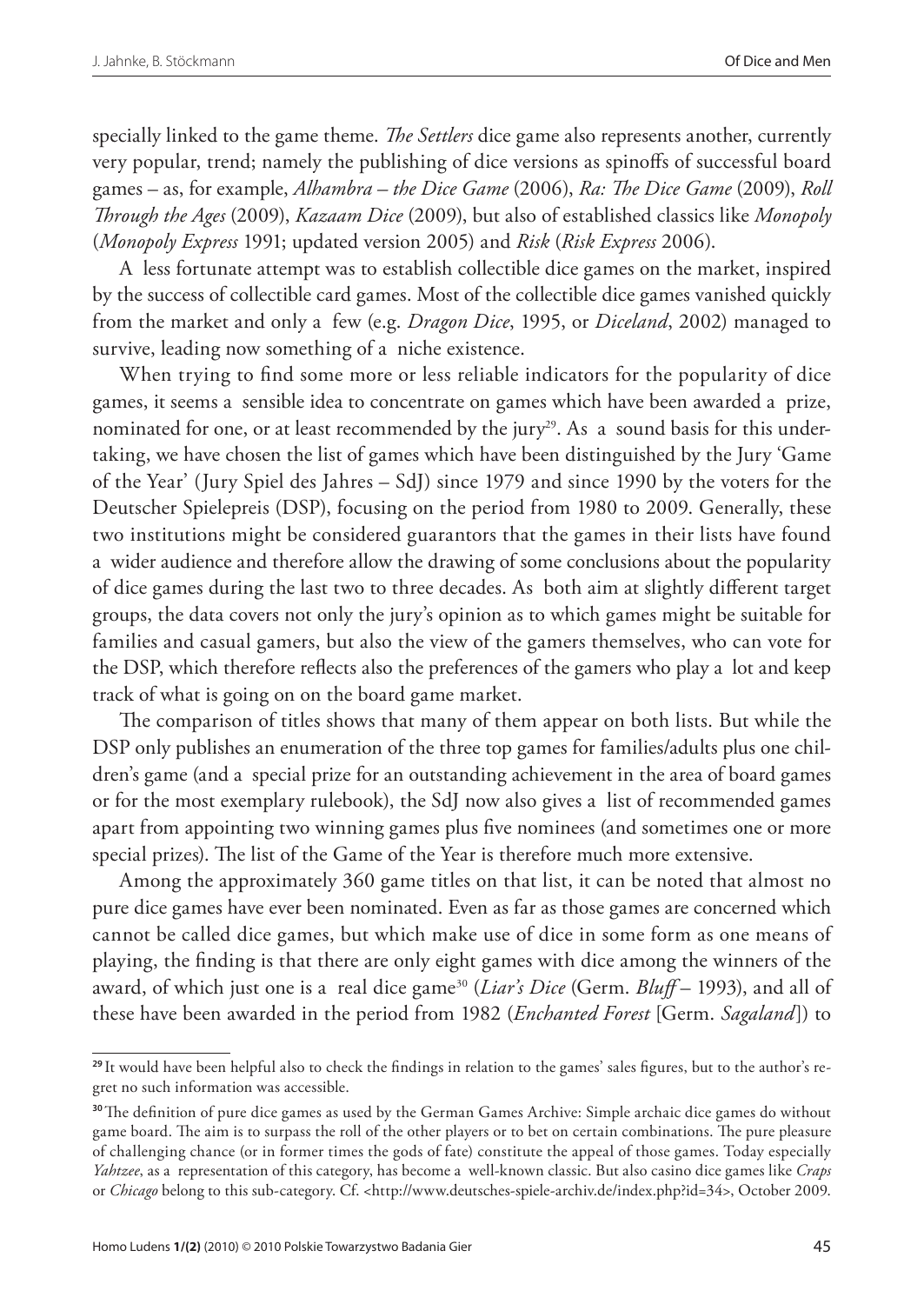1997 (*Mississippi Queen*). After the turn of the millennium only two dice games for children have managed to win the award 'Children's game of the year'31. On the whole, though, if one takes all the nominations, recommendations and special awards into account, more than 70, which is about a fifth of all the game titles on the list, are games which in a more or less dominant form make use of dice. It is striking, though, that after the year 2000 the vast majority of these titles are children's games.



The DSP on the other hand has never had a pure dice game as winner, and while there is a high amount of congruence when comparing the titles on both lists $32$ , only two games with dice have won the DSP award so far (in 1992 *The Flying Dutchman* [Germ. *Der Fliegende Holländer*] and in 1995 *The Settlers of Catan*)33. No more than six have been nominated since 1990, when the award came into existence, and of those six most were published in the last decade of the 20th century. The latest nominee containing dice as a vital element was *Stone Age*, which won the second place in 2008. The fact that the lists of the SdJ, as well as what the voters of the DSP opted for, show a high amount of overlapping confirms the

**<sup>31</sup>**In 2004 *Spooky Stairs* [Germ. *Geistertreppe*], which uses a die with one special side on which a ghost is shown, and in 2006 *The Black Pirate* [Germ. *Der schwarze Pirat*], which makes use of two special dice – one flag die and one depicting ships and the pirate.

**<sup>32</sup>**Of the 74 titles on the list of the DSP only 19 do not also appear on the SdJ-list – although the rankings on both might differ.

**<sup>33</sup>** Strictly speaking, one could also mention *The Pillars of the Earth* (2006, Germ. *Die Säulen der Erde*). Here, however, the (tax) die constitutes only a marginal element, the omitting of which would not affect the game too much.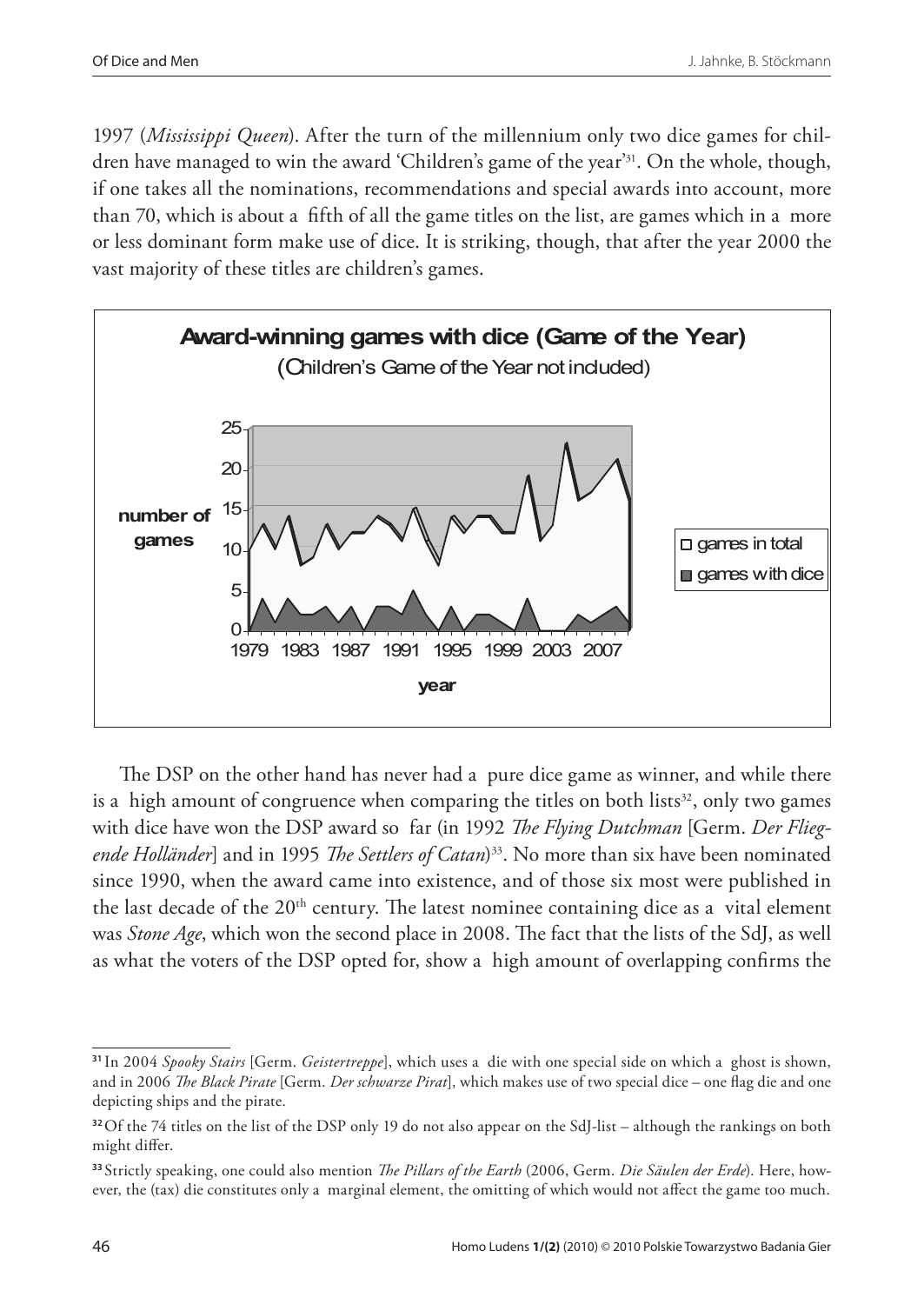assumption that the titles have been highly popular recently and will be known to a wider audience. Therefore it might be safe to utilise this data as a basis for further conclusions.

In the first place, dice (or maybe more precisely, certain forms of their usage) seem to be less appreciated by players themselves (who vote for the DSP and can be considered well versed in board games) than by the SdJ who sees itself in the position to choose for those who do not devote as much time to games as the frequent players. This leads to the second conclusion, that dice for one thing are considered to be for those people who think of *Monopoly* and *Ludo* (or *Mensch ärgere Dich nicht* [1910], respectively), when referring to board games, and that dice of course are one of the main elements in children's games. This downgrading of dice reflects itself in the games listed. If games containing dice are nominated for an award, they are usually not pure dice games or games with a central traditional dice mechanism. Instead they make use of the dice as a more or less important item of the game mechanism, sometimes even merely as a marginal element, but in some cases they introduce a new inventive way to deploy them (e.g. *The Settlers of Catan* 1995, *Yspahan* 2006, *Stone Age* 2008). It can also be observed that dice come into vogue and go out of style again over the years. There has been a tendency since the 1980s for fewer and fewer games with dice to be nominated. It seems, though, that rock bottom was hit in the period around the turn of the millennium, especially between 2002 and 2004. Since then a slight upward tendency can be noted with nominations of games like *That's Life!* (200534, Germ. *Verflixxt*), *Yspahan* (2007), *High Score* (2007, Germ. *Würfel Bingo*), *Stone Age* (2008), or to a certain degree *Pack & Stack* (2009, Germ. *Zack & Pack*), as well as with the recent trend to publish spinoffs.

### **The die is cast – some final comments**

The die has never lost its popularity, though in modern times certain fluctuations can be observed. Today there are more diverse designs, materials, functions and even forms of the die (or indeed devices with the function of a die) than ever. Some have been lost over the millennia, but many more have been gathered or invented in the recent decades. It is worth noting that older literature on dice (cf. Scarne, 1980) does not differentiate as clearly between different kinds of subcategories of dice games as newer texts<sup>35</sup> do, and that it is not always easy to draw a distinct line between 'pure' dice games and games with dice, or to subdivide these main groups again unequivocally (especially as the usage of dice has grown more complex, since game designers are trying to figure out new ways of applying the die to the board game, with a strong tendency towards combining elements from different groups). While the role of the dice in the casino or war simulation games is clear-cut in its basic function, the situation is more complicated in the context of board games. And though

**<sup>34</sup>**The following years indicate the year of nomination.

**<sup>35</sup>** Cf. the respective classifications of Kastner (2007) and the German Game Archive.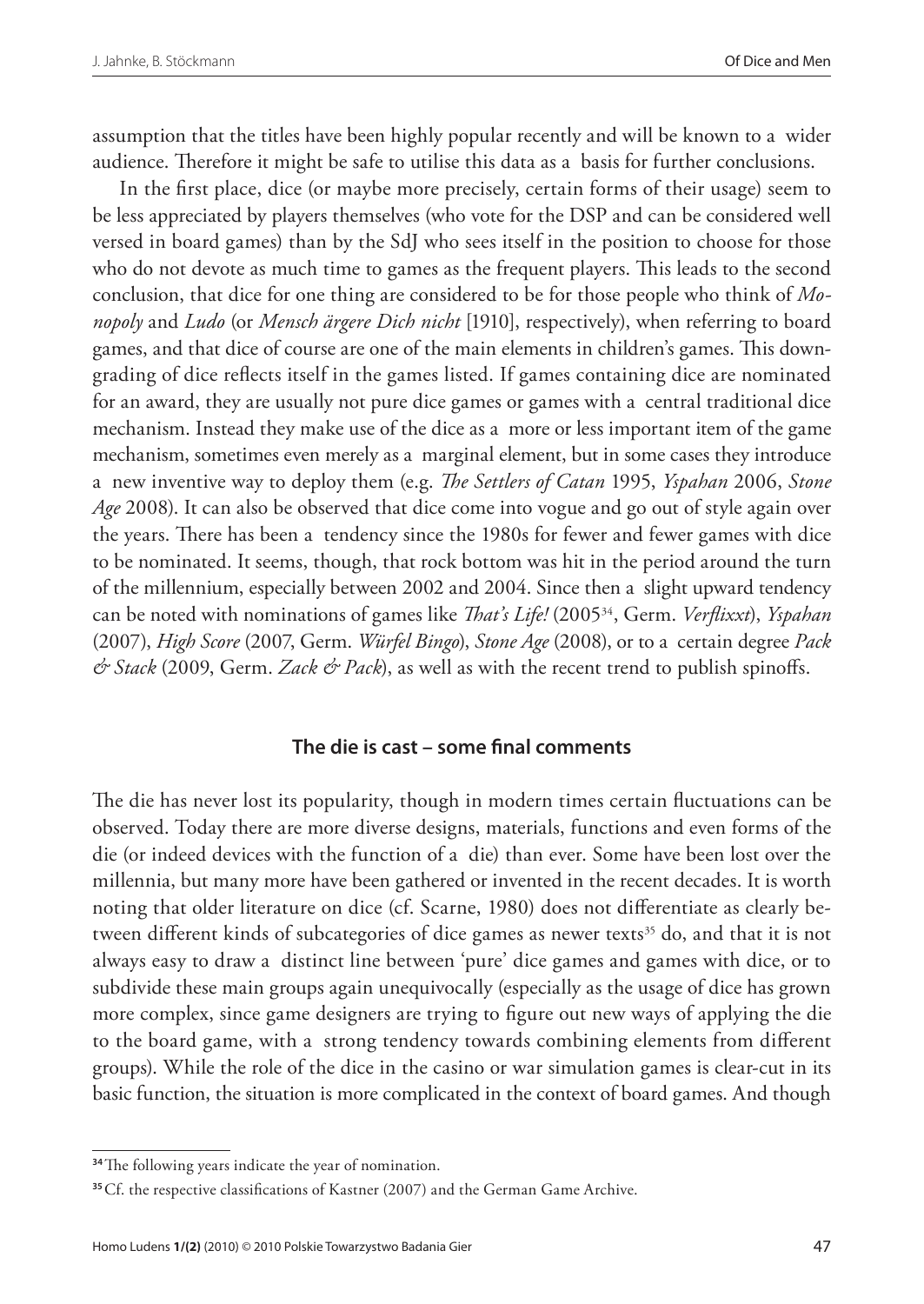a great number of dice games are published every year<sup>36</sup>, not many of them make it to the top ranks of the players' awareness. Judging by the choices of the 'Game of the Year' jury<sup>37</sup> and the elections for the DSP, it must be concluded that there is a tendency to view games dominated by dice as designed rather for casual gamers and, of course, for children. Board game experts on the other hand appear to consider dice games or games with dice as inferior to (or maybe simply less interesting than) proper strategic games operated by other mechanisms (e.g. by cards). Only once has the SdJ been awarded to a pure dice game, while at the DSP games with dice hardly ever make it to the final three. In both cases, though, the fluctuations in popularity are visible – especially with the SdJ, which has been in existence a decade longer than the DSP. From the 1980s to the turn of the millennium fewer and fewer games with dice were nominated or recommended, although more were produced<sup>38</sup>.

Recently, though, the trend seems to have reversed itself slightly, and games with dice are returning from their marginalised niche in the children's corner. As mentioned before, spinoffs of successful games keep appearing, and more and more games are published which try to use dice innovatively or at least combine classic techniques in new ways. The spectrum of functions of the die has been enhanced not only in the last century, but especially during the last two to three decades, spanning a range from the vital component to merely a marginal element, and triggering a certain shift of preferences. And pushing, too, a permanent urge for new games combining popular mechanisms (or parts of them) into new entities or introducing altogether new ones. It is, also, remarkable that most of the game authors dealing with dice stick to the classical six-sided one, only varying in the number of dice deployed. One seldom comes across dice with more or less faces or uneven dice. Instead the authors experiment increasingly with dice depicting special elements or symbols and with different functions and ways of using them after rolling. The reason for the unquestioned hegemony of the six-sided die over the other forms (and over devices to create random results) might be seen in its long tradition as the classical form of the die<sup>39</sup>, or it might simply be the case that six sides usually create a sufficient probability factor or even provide the ideal relation between simplicity and complexity (four faces may be too few and eight faces too many); yet another reason might be the aesthetics of its shape, which even enjoys spiritual and religious appreciation.

While the unpredictability or (partial) arbitrariness of dice might be rejected by strategic minds, it adds a not too incomputable element of chance for those who play games for fun and enjoy the pleasure of rolling the dice. All in all, as has been shown in history, the

**<sup>36</sup>**Judging by the list provided by the German Games Archive, for which the authors would like to express their thanks.

**<sup>37</sup>**Jury 'Spiel des Jahres'.

**<sup>38</sup>**According to the data of the German Games Archive, an average of 33 games per year in the 1980s, 71 in the 1990s and 58 in the 2000s (only considering those games for which a year of publication was given).

**<sup>39</sup>**Maybe the fact that this form (in comparison to the other Platonic solids) was the easiest one to be produced might have contributed as well.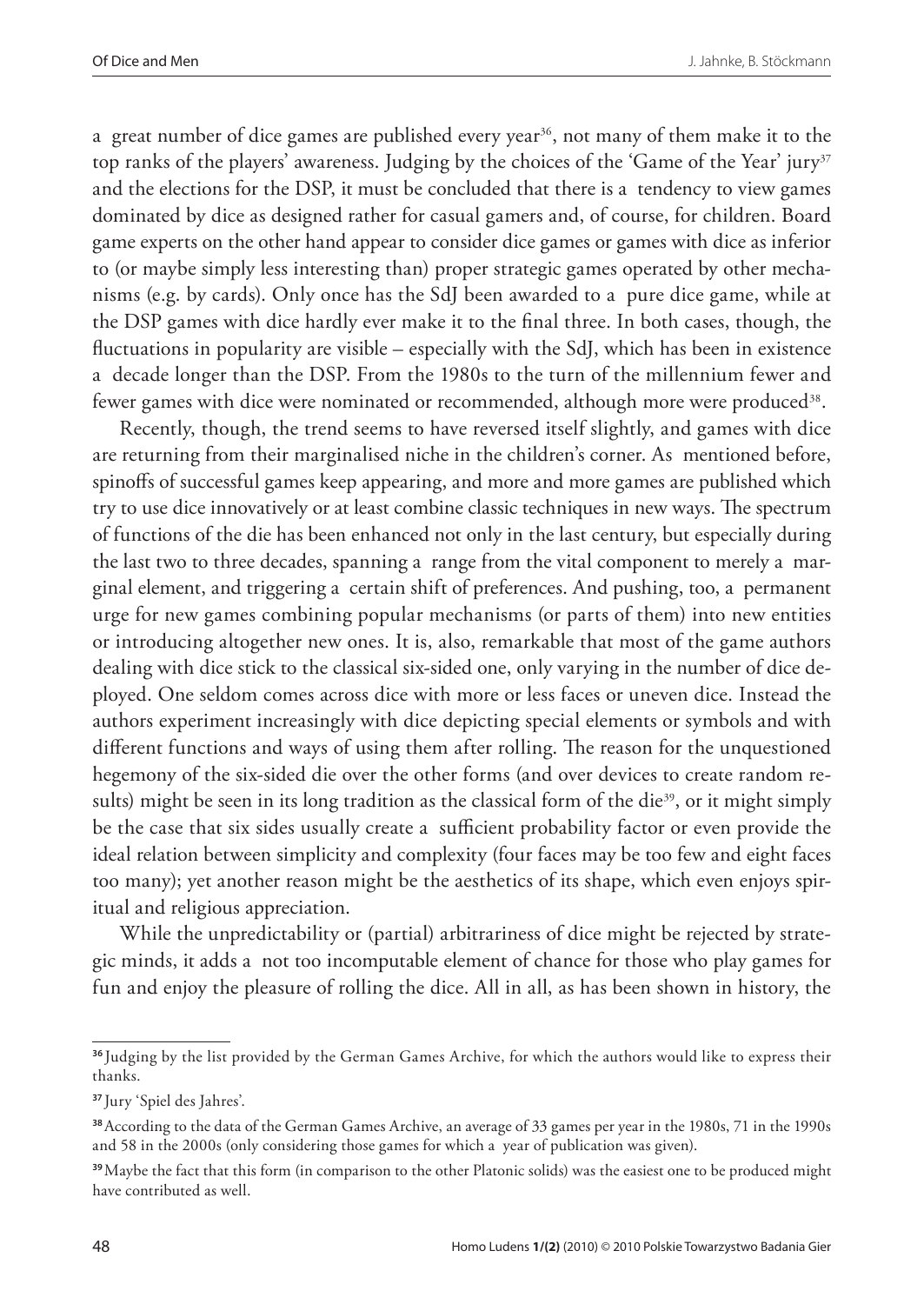die itself will certainly survive many more centuries, if not millennia to come, though it is quite uncertain which dice games or games with dice will survive the next hundred years. The way dice are designed and put to use, though, will surely range from time-tested classic gambling games to all kinds of new variations which game designers will be able to mastermind. So the die reveals itself as a gaming piece which is at the same time enduring and convertible, like a source never running dry, always allowing to draw from it anew. It might be in this sense, as Alexander Randolph suggests: "Perhaps the die is the philosopher's stone for which men have been looking for eternities. They have already found it, only without knowing it" (Bauer, 1999a, p. 365).

#### **Literature**

- Bauer, G. (1999a). *Homo Ludens Der spielende Mensch* [vol. 9], "'Das Spiel ist der leuchtende Schatten des Lebens': Alex Randolph wurde siebenundsiebzig!" (364-368). München/Salzburg: Katzbichler Verlag.
- Bauer, G. (ed.). (1999b). 5000 Jahre Würfelspiel. Salzburg: Institut für Spielforschung und Spielpädagogik.
- Glonegger, E. (1999). *Das Spiele-Buch*. *Brett- und Legespiele aus aller Welt. Herkunft, Regeln und Geschichte*. Uehlfeld: Drei Magier Verlag.
- Itzinger, K. (1933). *Das Blutgericht am Haushamerfeld*. *Aus der Leidens- und Heldenzeit des Landes ob der Enns*. Graz: Leopold Stocker Verlag.
- Kastner, H. (2007). *Die große Humboldt Enzyklopädie der Würfelspiele. Die ersten 5000 Jahre*. Baden-Baden: Humboldt Verlag.
- Knizia, R. (2000). *Das große Buch der Würfelspiele*. Kreuzlingen/München: Heinrich Hugendubel Verlag.

Näther, U. (no date). *Zur Geschichte des Glücksspiels*. Online: https://gluecksspiel.uni-hohenheim.de/fileadmin/einrichtungen/gluecksspiel/Forschungsarbeiten/Naether.pdf. Access date: October 3rd 2009.

Scarne, J. (1980). *Scarne on Dice*. Hollywood: Melvin Powers Wilshire Book Company.

**Jens Jahnke** – M.A., philologist, Kiel, Germany, JensJahnke@web.de

**dr Britta Stöckmann** – applied linguist, DAAD lecturer at the Institute of Applied Linguistics, Adam Mickiewicz University, Poznań, Poland, bstoeckmann@googlemail.com

\* \* \*

#### **Kości i ludzie. Rola kości w grach planszowych i stolikowych**

#### **Streszczenie**

W sferze gier kości należą do najstarszych rekwizytów lub narzędzi hazardu wykorzystywanych przez człowieka dla rozrywki i/lub zarobku. Kości istnieją od tysiącleci i choć ich kształt oraz materiały, z których zostały wykonane, różniły się na przestrzeni dziejów, pasja związana z ich używaniem pozostała niezmienna. Niniejszy artykuł ma na celu zaprezentowanie zarysu historii kości, podkreślenie kilku istotnych faktów dotyczących roli i miejsca kości i hazardu w sztuce, religii i społeczeństwie na przestrzeni wieków. Po umiejscowieniu kości w kontekście historycznym nastąpi analiza obecnego stanu rynku gier planszowych